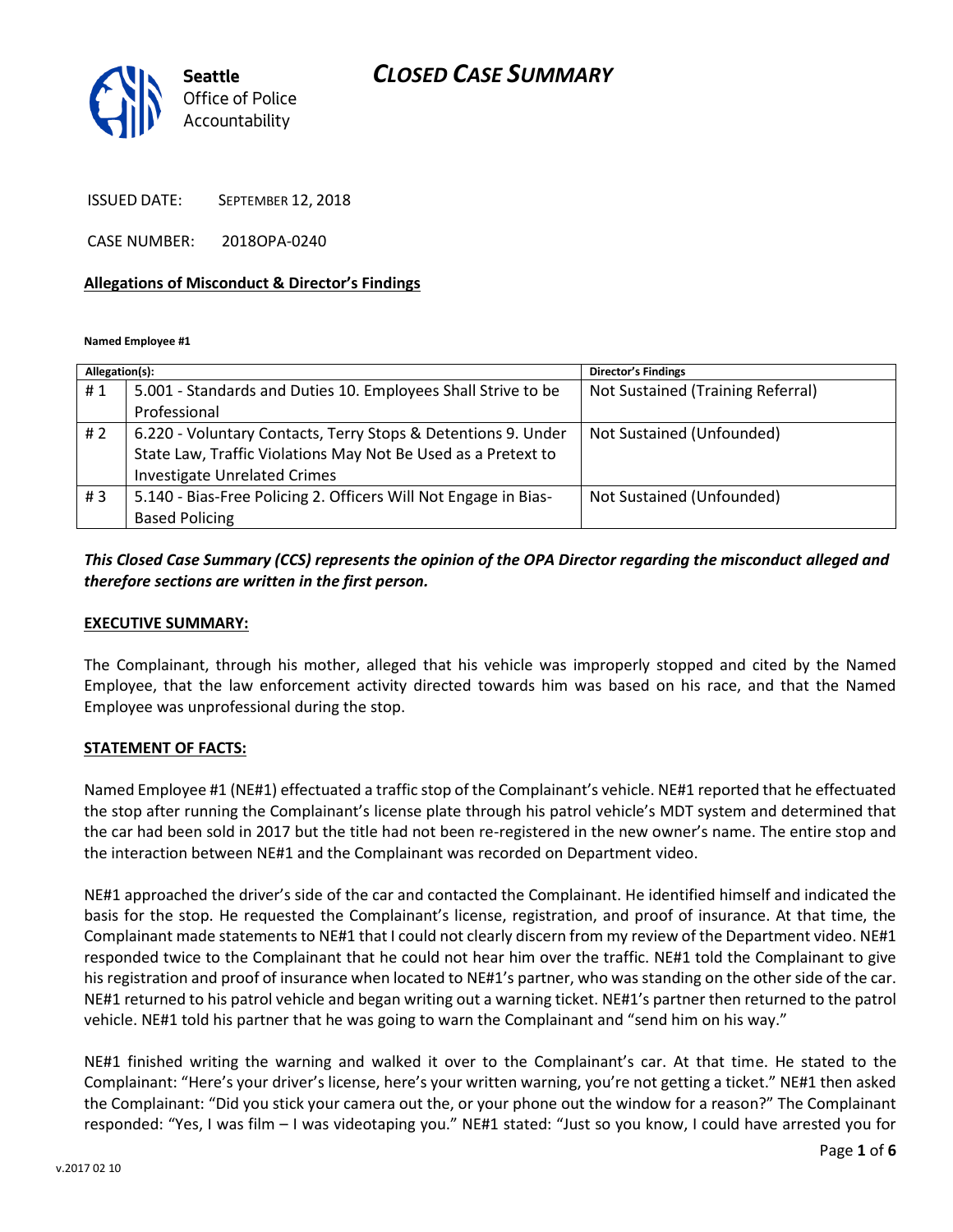# *CLOSE CASE SUMMARY*



OPA CASE NUMBER: 2018OPA-0240

this but instead you got a warning." He further told the Complainant: "So thanks for being rude and uncooperative. You're free to go." NE#1 then walked away from the Complainant and went back to his patrol vehicle. While inside of his patrol vehicle, NE#1 told his partner that the Complainant was trying to film the police "as if he was doing something of valu[e] by doing that." He further told his partner that he gave the Complainant a warning and the Complainant "wants to give attitude."

At some point after the stop, the Complainant informed his parents of what had occurred and stated to them that he had been stopped for potentially driving a stolen car, that the officers did not apologize, and that NE#1 told him that he could have arrested the Complainant for videotaping. The Complainant stated to his parents that when he contradicted NE#1's assertion regarding making an arrest for videotaping, NE#1 dismissed him and told him that he was being rude and uncooperative. He further told his parents that when he tried to address what NE#1 said, NE#1 walked away and ignored him. The Complainant's mother initiated this complaint with OPA. She stated her belief that NE#1 engaged in "racial profiling." She criticized NE#1's failure to apologize to the Complainant when the officers realized that the car was not stolen. She also identified NE#1's professionalism as a concern, complaining that the officers "tried to project their bad behavior" on to the Complainant and were dismissive towards him.

## **Complainant's OPA Interview**

As part of its investigation, OPA interviewed the Complainant. The Complainant told OPA that he was driving to a funeral when he was pulled over by the police. He stated that he did not understand why he was stopped and contended that he had not done anything wrong. The Complainant stated that he was "obviously frustrated" by the stop. NE#1 told him that his car had been sold in 2017. The Complainant explained that he had purchased the car and gave NE#1 his license. He stated that there were officers on both sides of his vehicles and that he felt "criminalized." He stated that he was "having discomfort" from two officers being at the scene. He also stated that he told OPA that "nothing had been communicated" to him as to why he had been pulled over.

The Complainant stated that he filmed the incident "in anticipation of something going wrong." He told OPA that NE#1 threatened to arrest him for videotaping. He told OPA that he tried to ask NE#1 what he had done that was illegal and what law said that he could not videotape but that NE#1 walked away from him.

The Complainant stated that he went to the funeral and then texted his mother after. He told OPA that he was upset by the incident and the fact that he did not recall being told anything about failing to transfer title. He further stated that the officers did not tell him how he could transfer title.

The Complainant opined that the officers had stopped him because they ran his plates. He stated to OPA that he believed this to not be a good use of Department resources. He was frustrated that the officers appeared not to credit or account for his emotional state. The Complainant stated that NE#1's interaction with him evinced a "lack of humanity."

Lastly, the Complainant contended that the stop may have been effectuated because he was an African-American male driving a car with tinted windows.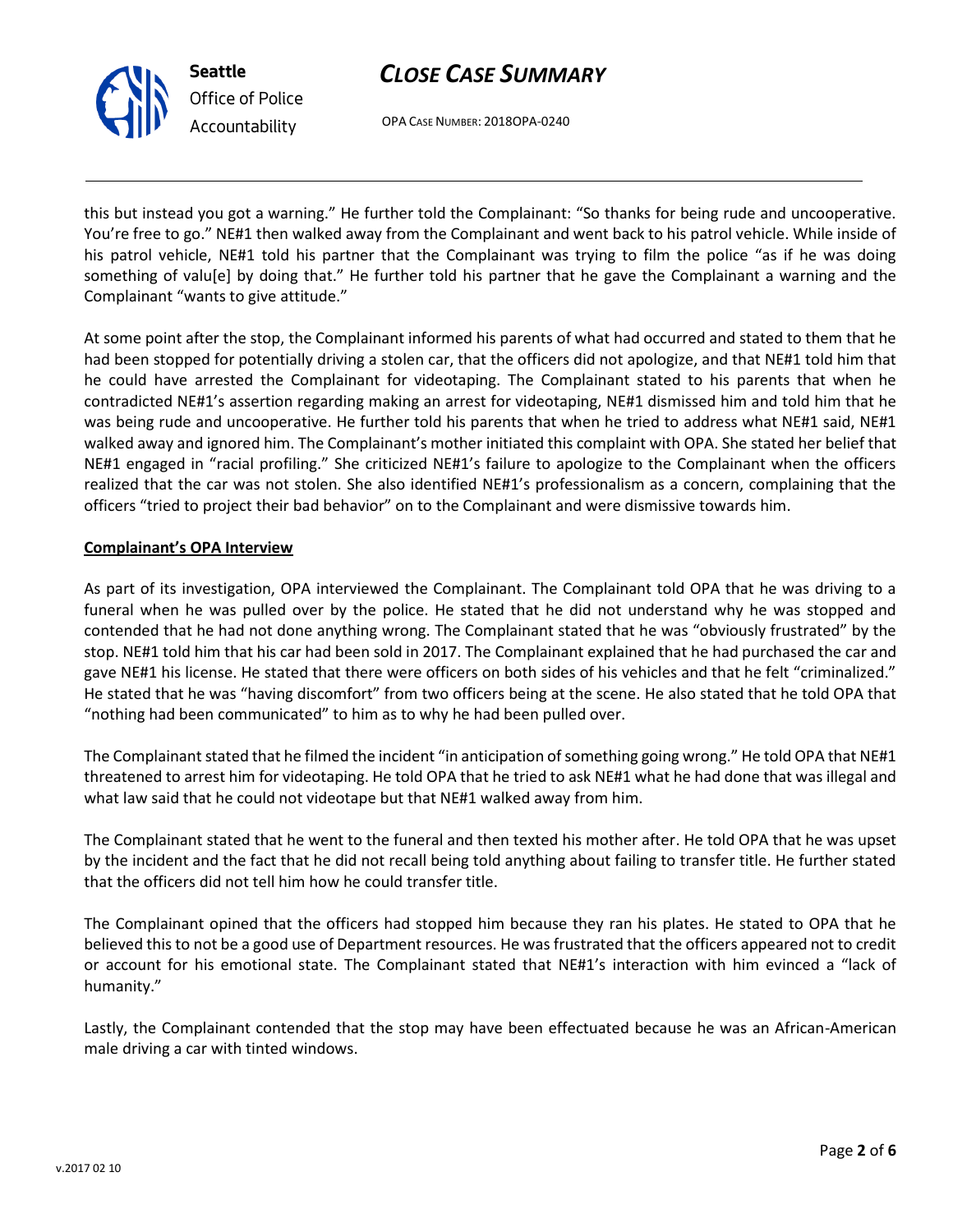**Seattle** *Office of Police Accountability*

# *CLOSE CASE SUMMARY*

OPA CASE NUMBER: 2018OPA-0240

## **NE#1's OPA Interview**

NE#1 stated that he was working with a partner in a two-officer car. As part of their law enforcement activities on that day, they ran license plates of vehicles. NE#1 explained that he did this frequently, generally looking for stolen vehicles. NE#1 stated that he also ran plates to look for open warrants, failures to transfer title, and any other violations. NE#1 stated that he ran the Complainant's license plate and determined that the Complainant had failed to transfer title more than 45 days after the listed sale date. He stated that, prior to the stop, he could not tell the gender or race of the driver. He further stated that, due to the tint on the windows, he could not even tell how many people were in the car. He told OPA that he then pulled the Complainant's car over. NE#1 explained that he initially waited at the back window of the vehicle before approaching because he could not see inside.

NE#1 stated that he eventually spoke with the Complainant. He told the Complainant why he was being stopped, stating that the Complainant's vehicle was sold in 2017 without having been formally transferred to the new owner. He asked the Complainant for his license, registration, and proof of insurance. He stated that he could not hear the Complainant over the traffic and that he told him so twice. Given how long it took for the Complainant to find his registration and proof of insurance, NE#1 returned to his car to enter the Complainant's identity in his MDT system. After this search and given that the Complainant had no warrants or other serious offenses on his record, NE#1 made the decision to issue him a warning.

When NE#1 returned to the car, he determined that the Complainant had been pointing his phone outside of the window. He asked the Complainant what he was doing and the Complainant responded that he had been filming the stop. NE#1 told OPA that he stated that he could have arrested the Complainant; however, he explained that he was referring to an arrest for the infraction, not for videotaping him. NE#1 acknowledged that he was sarcastic when he said to the Complainant, "so thanks for being rude and uncooperative." However, he denied that this was unprofessional. He told OPA that he said this because the Complainant was speaking so quietly that he could not hear him, because the Complainant took a long amount of time to find his registration and proof of insurance, and because the Complainant was videotaping NE#1 when NE#1 was giving him a warning and not doing anything wrong.

He argued that his conduct did not violate the Department's professionalism policy. He stated that while he was sarcastic, he was not angry and did not raise his voice.

NE#1 denied that he engaged in pretext stop. He explained that he stopped the Complainant for the failure to transfer title and for no other reason.

Lastly, NE#1 denied engaging in biased policing. He stated that he did not know the Complainant's race until after the stop had been made and NE#1 was standing beside the driver's side door.

### **ANALYSIS AND CONCLUSIONS:**

### **Named Employee #1 - Allegation #1** *5.001 - Standards and Duties 10. Employees Shall Strive to be Professional*

SPD Policy 5.001-POL-9 requires that SPD employees "strive to be professional at all times." The policy further instructs that "employees may not engage in behavior that undermines public trust in the Department, the officer,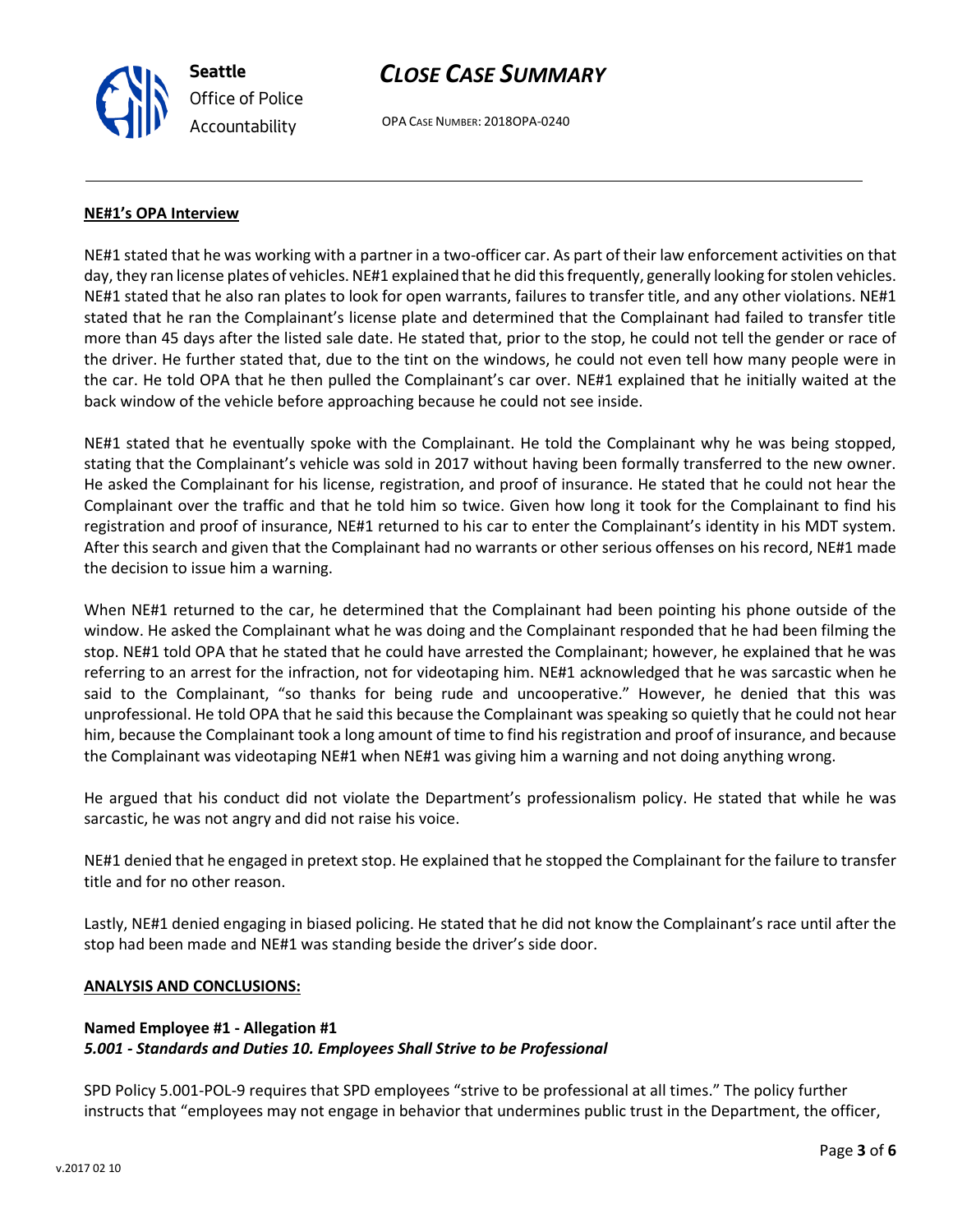

# *CLOSE CASE SUMMARY*

OPA CASE NUMBER: 2018OPA-0240

or other officers." (SPD Policy 5.001-POL-9.) The policy further states the following: "Any time employees represent the Department or identify themselves as police officers or Department employees, they will not use profanity directed as an insult or any language that is derogatory, contemptuous, or disrespectful toward any person." (*Id*.)

As discussed above, the Complainant alleged that NE#1 was unprofessional in several respects: when NE#1 initially stated that he could not hear him and walked away from the car; when NE#1 did not explain the basis for the stop; when NE#1 failed to apologize to him when it was determined that his car was not stolen; when NE#1 told him that he could have been arrested for videotaping NE#1 during the stop; when NE#1 called him rude and uncooperative; when NE#1 flipped the ticket at him; and when NE#1 walked away and dismissed him when he was trying to discuss the ticket and the stop. Each of these are discussed in turn below.

With regard to NE#1 telling the Complainant twice that he could not hear him, the car was pulled over on a busy street and it sounded loud based on a review of the video. Given this, I cannot find this statement by NE#1 to have been unreasonable. Moreover, as NE#1 explained, he had no legal obligation to remain at the car while the Complainant searched for his registration and proof of insurance. As such, while his statements that he could not hear the Complainant and his return to the car may have been abrupt and curt, they were not unprofessional as contemplated by Department policy.

In evaluating the Complainant's assertion that he was not given the basis for the stop, from my review of the video, it is clear that he was given the reason within the first few seconds. Specifically, NE#1 stated the following; "The reason I stopped you is because your vehicle was sold back in 2017 without being re-registered in the new owner's name."

There is no evidence that NE#1 stopped the Complainant based on a belief that his car was stolen. Indeed, it is unclear from my review of the record why the Complainant believes that this was the case. This was not the reason provided by NE#1 to the Complainant and NE#1 contended that this was not why he effectuated the stop. Notably, NE#1 had an appropriate basis to effectuate the stop – the Complainant had purchased the car and had failed to transfer the title, which was in violation of law. NE#1 appropriately exercised his discretion when he did not issue a ticket. As such, NE#1 had no obligation to apologize to the Complainant.

With regard to NE#1's statement that he could have arrested the Complainant, I find, based on my review of the video, that NE#1 was referring to the infraction not the videotaping. The Complainant is correct that it would have been illegal for NE#1 to have arrested him based solely on the videotaping. While I ultimately deem NE#1's statement unnecessary, it was technically accurate and does not constitute unprofessional behavior.

After reviewing the video several times, I see no evidence that NE#1 "flipped" the citation at the Complainant as the Complainant described. Instead, the video depicted NE#1 handing the citation to the Complainant and the Complainant taking it from him.

In OPA's opinion, none of the above constitute unprofessional behavior; however, NE#1 calling the Complainant "rude and uncooperative" and walking away from the car while the Complainant was attempting to address him were a much closer call. I find NE#1's explanation for why the Complainant was rude and uncooperative to be less than convincing. First, while NE#1 asserted that the Complainant spoke softly, I do not think that the Complainant was intentionally speaking softly to obstruct NE#1. Indeed, that simply makes no sense. Second, the length of time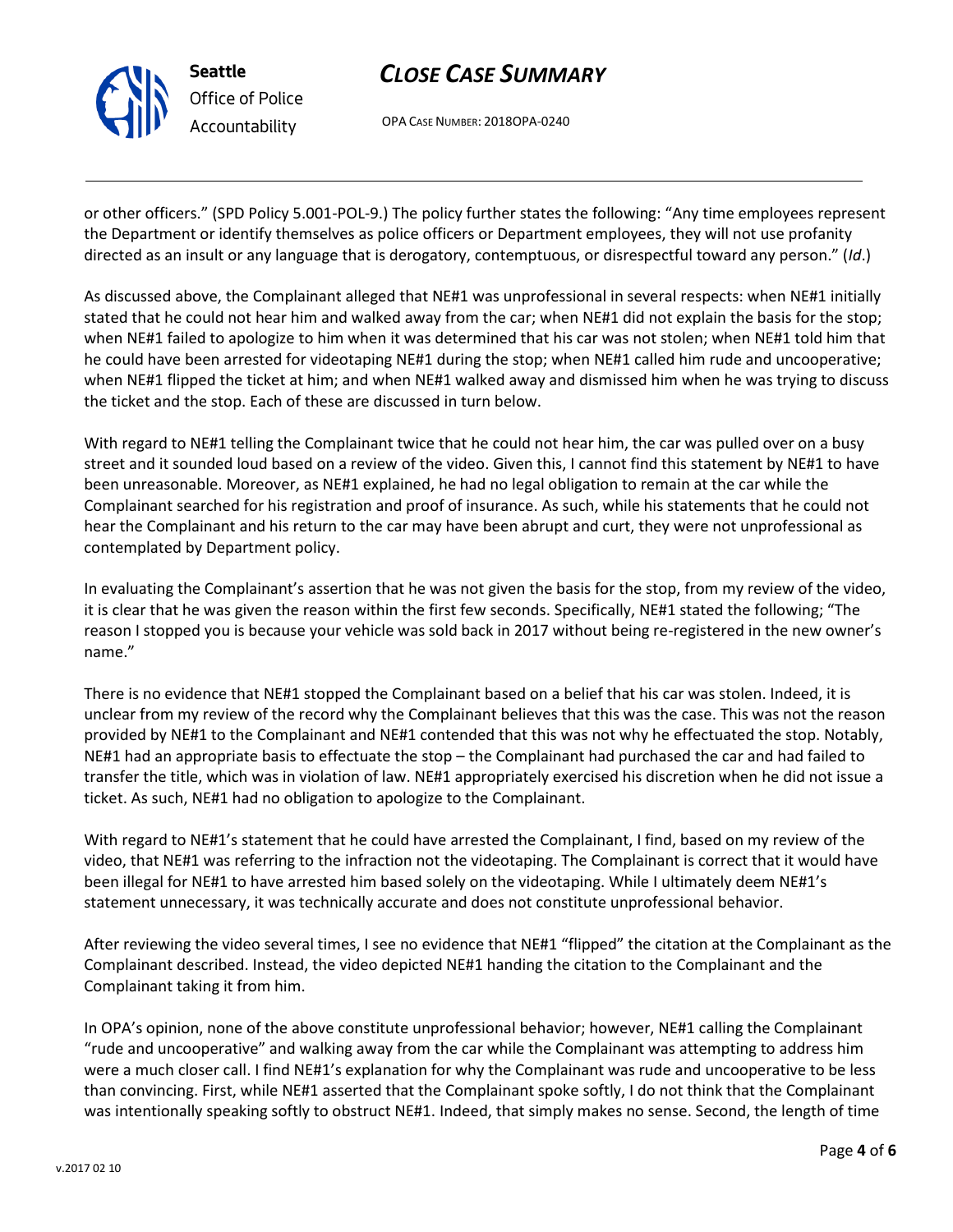



OPA CASE NUMBER: 2018OPA-0240

that it took the Complainant to find his registration and proof of insurance was likely attributable to nervousness or disorganization, not a deliberate lack of cooperation. Third, the Complainant had the absolute constitutional right (and right under City law) to videotape NE#1 during the traffic stop. Exercising that right was neither rude nor uncooperative. I believe the core reason for why NE#1 referred to the Complainant as rude and uncooperative was because NE#1 was frustrated that he was being recorded – and, in NE#1's opinion, mistrusted – when NE#1 believed that he was following the law and giving the Complainant a break by issuing the warning. While this is understandable, it is simply not appropriate. Similarly, there was a better way to handle the conclusion of the stop than to walk away without responding to the Complainant. This seemed, as the Complainant suggested, to be a dismissive act on the part of NE#1.

NE#1 argued that he did not violate SPD policy because he did not use profanity, did not raise his voice, and called the Complainant "sir" throughout the interaction. He acknowledged being sarcastic, but stated that this was not contrary to the express language of the policy. I reject the assertion that sarcasm does not, under certain circumstances, constitute a lack of professionalism as contemplated by Department policy. Indeed, sarcasm is defined as "the use of irony to mock or convey contempt." As discussed below, SPD Policy 5.001-POL-10 precludes language that is contemptuous and disrespectful. This includes, by definition, sarcasm.

That being said, and while NE#1's comments were inadvisable, I do not believe that, under the circumstances of this case, those comments constituted unprofessionalism. However, I counsel NE#1 to be more mindful of how he approaches those he interacts with and to be cognizant of what he says. His conduct here left the Complainant feeling disrespected and dismissed. While this was almost certainly not NE#1's intention, this was due at least in part, with how he handled the conclusion of the stop. For these reasons, I recommend that NE#1 receive a Training Referral.

• **Training Referral**: NE#1 should receive additional training concerning SPD's professionalism policy. NE#1's sergeant should watch the video of this stop with him and have a discussion concerning how NE#1's demeanor and sarcasm could be viewed as demeaning and rude. NE#1 should be counseled to avoid such behavior in the future. This retraining and associated counseling should be documented and this documentation should be maintained in an appropriate database.

## Recommended Finding: **Not Sustained (Training Referral)**

#### **Named Employee #1 - Allegation #2** *6.220 - Voluntary Contacts, Terry Stops & Detentions 9. Under State Law, Traffic Violations May Not Be Used as a Pretext to Investigate Unrelated Crimes*

SPD Policy 6.220-POL-9 precludes the use of a traffic violation to investigate unrelated crimes. The policy defines "pretext" as where an officer stops "a suspect for an infraction to investigate criminal activity for which the officer has neither reasonable suspicion nor probable cause." (SPD Policy 6.220-POL-9.) The policy explains that pretext stops are prohibited by law. (*Id.*) It further explains that: "Officers must actually, consciously, and independently determine that a traffic stop is reasonably necessary in order to address a suspected traffic infraction." (*Id*.)

Based on my review of the record, there is no evidence establishing that the stop of the Complainant was a pretext to investigate an unrelated crime. NE#1 denied that this was the case and explained that he stopped the